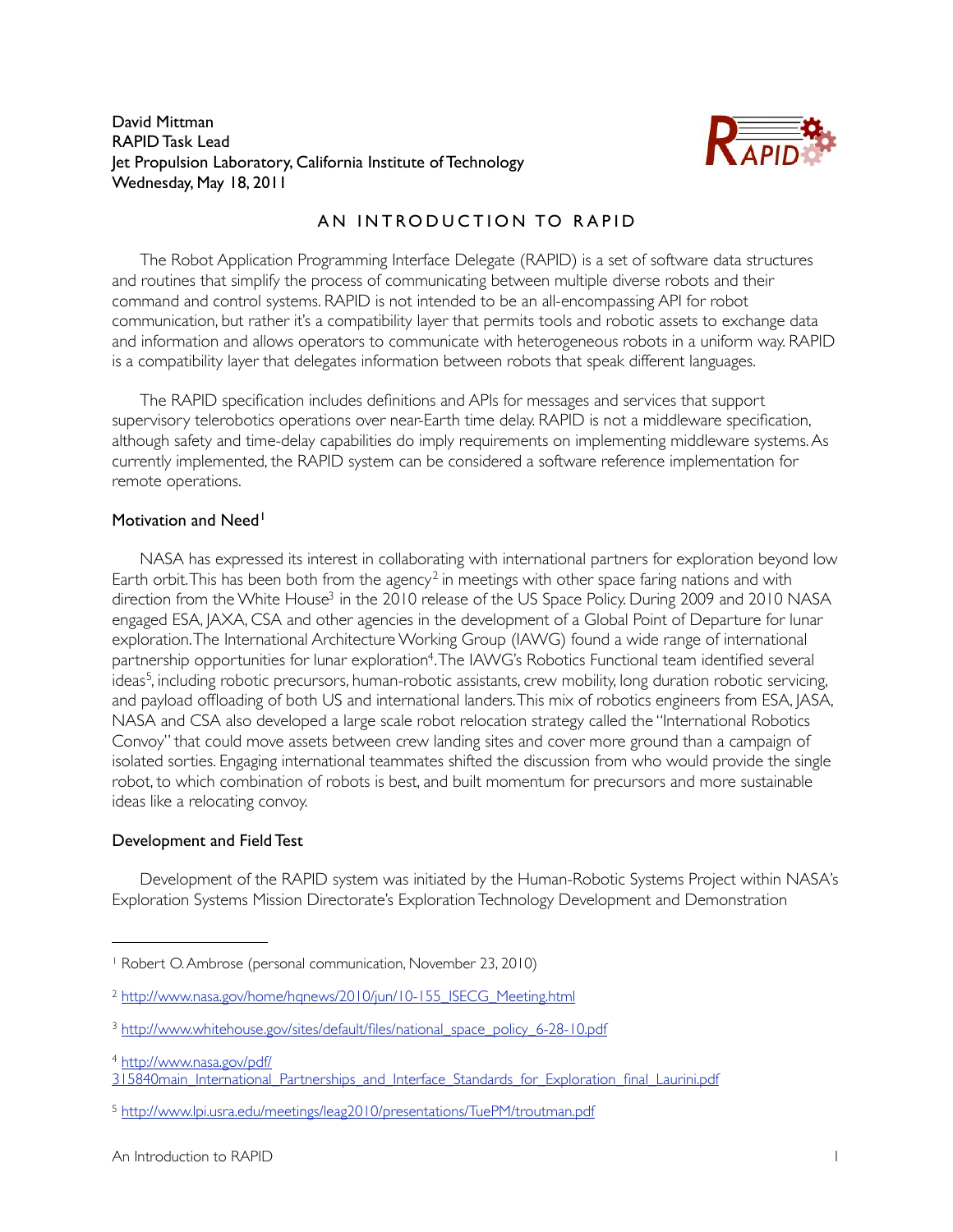Program's (ETDDP) Foundational Element. RAPID development receives additional support from the Human Exploration Telerobotics Project within ETDDP's Demonstration Element.

A precursor to the current RAPID system was fieldtested in FY2007, and the current RAPID system has been field-tested yearly since FY2008. The RAPID team participates in the Desert Research and Technology Studies (D-RATS) field tests (pictured), generally held in late summer in the high desert of Arizona.

The RAPID ecosystem now includes participation from the Jet Propulsion Laboratory, Johnson Space Center, Ames Research Center, Glenn Research Center, and Langley Research Center. We hope to expand NASA participation to the Kennedy Space Center in FY2012.



RAPID robots include JPL's ATHLETE, JSC's SEV, Centaur 2, and Robonaut 2, ARC's K10, LaRC's LSMS Crane, GRC's EVAIS and ESA/ESTEC's EXARM Exoskeleton.

### International Participation and Collaboration

The RAPID system began to attract international interest at the Advanced ISS Telerobotics and Communication Technical Interchange Meeting at ESTEC (Noordwijk, The Netherlands, 5-6 October 2010). During that meeting, high-level representatives of NASA, ESA and CSA recognized the need to identify common interfaces to support the development and demonstration of the advanced technologies needed



for future crewed space exploration. Within NASA there are numerous planned near-term demonstrations of critical capabilities to enable human deep-space exploration. The demonstrations will use a wide range of platforms and venues, including analog field tests, the ISS, Flagship flight experiments, and robotic precursor missions. There are many opportunities for international collaboration in this bold new exploration program, and NASA is seeking partners. The RAPID system has been identified as one technology with the capability of enabling the collaboration necessary to achieve these shared mission goals.

The RAPID team hopes to contribute to the CCSDS Telerobotics Working Group process by sharing their collaborative supervisory field robotics experience in discovery, robot command, telemetry, and configuration control (outlined in red).<sup>6</sup> The RAPID ecosystem includes a broad range of mission planning, execution and monitoring tools not described in this document. These tools occupy the area outlined in green, but are not part of the RAPID system. Organizations that participate in the RAPID project are free to adapt their own tools to use the RAPID message and service system; they may also choose to share their

<span id="page-1-0"></span><sup>6</sup> Scott Burleigh, "A Strawman Gap Analysis for US-TRSIG," 14 April 2011.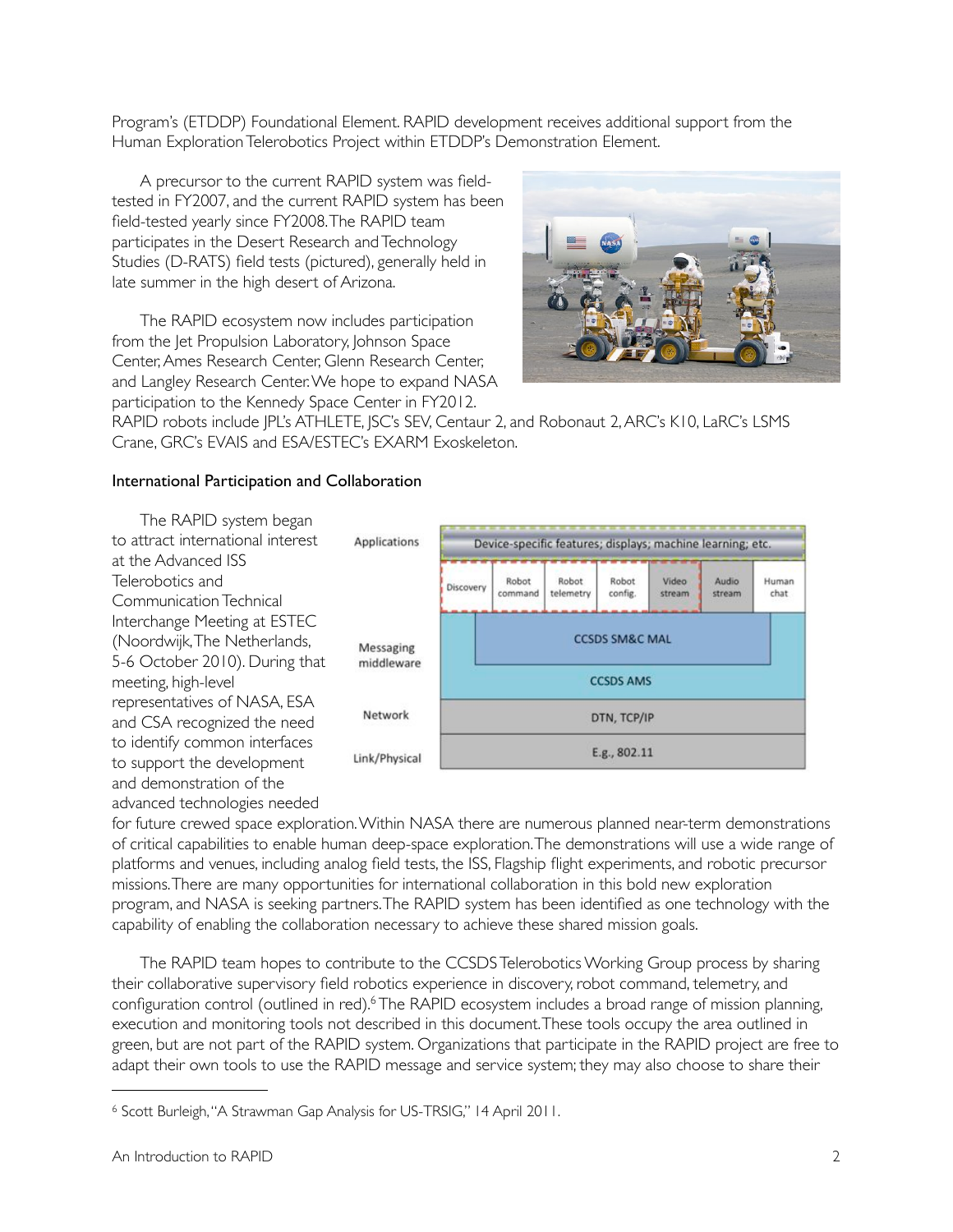tools with other members of the RAPID ecosystem if such sharing serves their interests. There is no requirement that RAPID members share their RAPID-adapted proprietary intellectual property.

RAPID has been released under the NASA Open Source Agreement, is currently hosted as the Robot API Delegate project at SourceForge, and is mirrored at [rapid.nasa.gov](http://rapid.nasa.gov/).

#### RAPID Messages and Services

RAPID defines the commands that can be sent to RAPID-enabled agents and categorizes closely related actions, such as image acquisition, with a command group. The following command groups are defined:

| Admin         | Provides high-level test functions and control parameters.                           |
|---------------|--------------------------------------------------------------------------------------|
| ImageSensor   | Used to capture images from Agent-mounted cameras.                                   |
| Miscellaneous | Provides access to Agent-specific commands not specified in other<br>command groups. |
| Mobility      | Controls the motion of navigable rovers over a surface.                              |
| Queue         | Controls task execution within the Sequencer.                                        |
| AccessControl | Governs transfer of control of agents between operators.                             |

RAPID defines common telemetry messages for robot position and configuration as well as imaging and non-imaging sensor data sets and system state.

| Position              | Provides Agent position and pose.                                                    |
|-----------------------|--------------------------------------------------------------------------------------|
| <b>Joint</b>          | Provides Agent joint frames and positions.                                           |
| Point Cloud           | Provides location and data format details for point cloud-type science data<br>sets. |
| Image Sensor          | Provides image sensor state and image data.                                          |
| Frame Store           | Provides coordinate frame tree with initial values.                                  |
| <b>Access Control</b> | Provides current controller and control requests and command queue<br>status.        |

RAPID also defines common services that greatly increase the ability of RAPID agents to collaborate on common telerobotic tasks.

| Sequencer | Enables time-delayed teleoperation of robotic agents through a |
|-----------|----------------------------------------------------------------|
|           | synchronous command queue.                                     |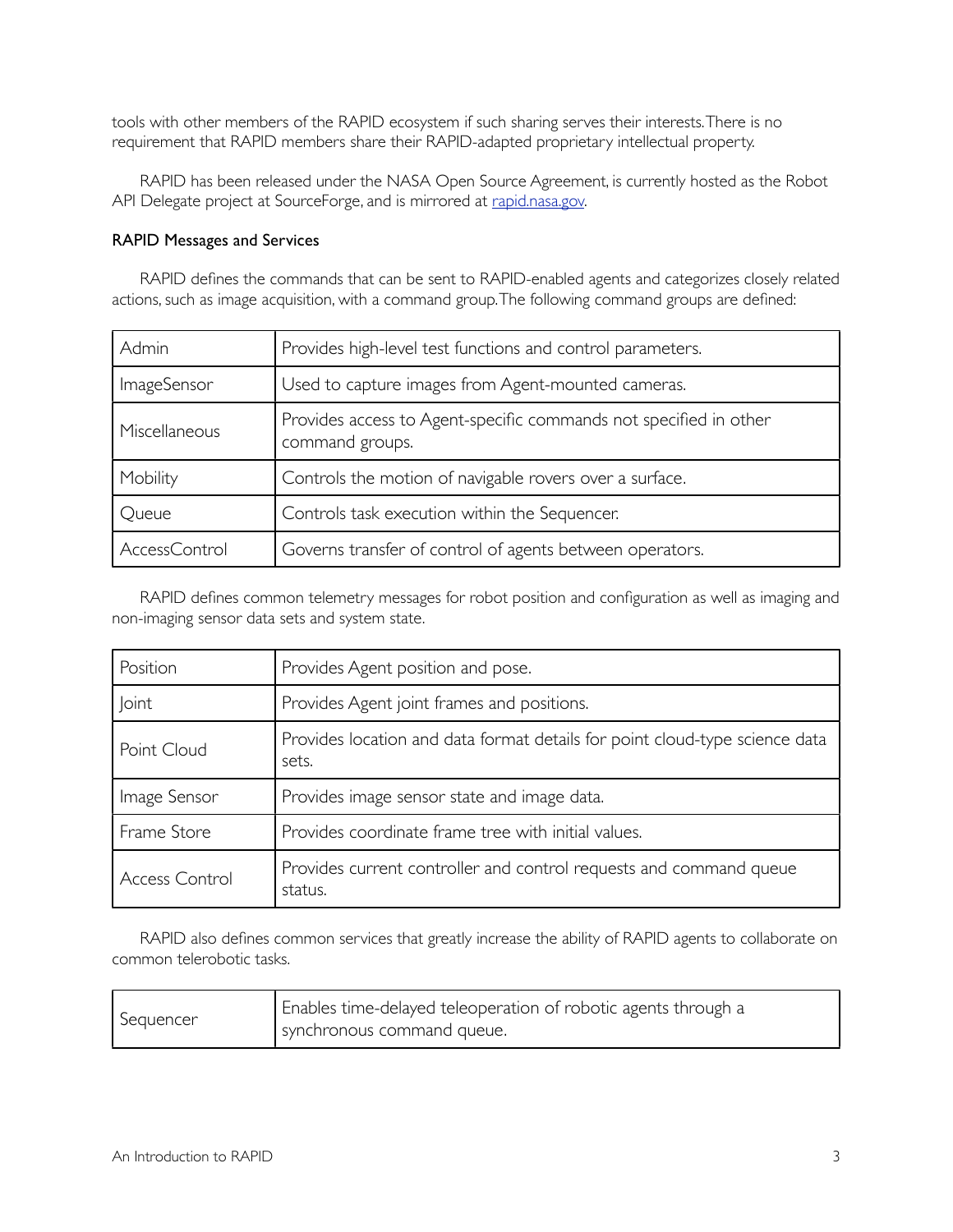| Frame Store                   | Provides location awareness between robots. Implemented as a classic tree<br>of coordinate frames and tree-walking routines for calculating coordinate<br>transforms. The frame store is updated from robot telemetry. |
|-------------------------------|------------------------------------------------------------------------------------------------------------------------------------------------------------------------------------------------------------------------|
| Asynchronous File<br>Transfer | Provides a robust file delivery mechanism between RAPID agents.                                                                                                                                                        |

### The RAPID Team

David S. Mittman, RAPID Team Lead

Senior Member of Technical Staff, Planning Software Systems Jet Propulsion Laboratory/California Institute of Technology Mail Stop 301-250D, 4800 Oak Grove Drive Pasadena, California 91109-8099, USA

David Mittman is the Task Manager for Human System Interaction within the Exploration Systems Mission Directorate's Human Robotic Systems Project, and oversees the implementation of new operations technologies for JPL's ATHLETE robot. David also leads the development of a set of common inter-center advanced operations technologies for JSC's Space Exploration Vehicle, ARC's K10 rovers, LaRC's Lunar Surface Manipulation System crane and JPL's ATHLETE rover.

Jay Torres, RAPID Cognizant Engineer

Member of Technical Staff, Planning Software Systems Mail Stop 301-250D, 4800 Oak Grove Drive Jet Propulsion Laboratory/California Institute of Technology, Pasadena, California 91109-8099, USA

R. Jay Torres is a staff member of the Planning Software Systems Group at the Jet Propulsion Laboratory in Pasadena, CA. Jay is the Cognizant Engineer and Lead Developer for the RAPID inter-center operations command and telemetry protocol. Jay is the also lead developer for the Maestro Planning application for the Mars Exploration Rover (MER) Project.

Kimberly A. Hambuchen, RAPID JSC Lead

Aerospace Engineer, Robotics Systems and Technology Branch, Mail Stop ER4, 2101 NASA Parkway

NASA/Johnson Space Center, Houston, Texas 77058-3607, USA

Kimberly Hambuchen is a robotics engineer in the Software, Robotics and Simulation division at NASA Johnson Space Center. She received a B.E. in biomedical engineering and electrical and computer engineering (1997) and an M.S. (1999) and Ph.D. (2004) in electrical engineering, all from Vanderbilt

University. She currently specializes in developing novel methods for remote supervision of space robots over intermediate time delays, and has participated in NASA analog field tests to determine the validity of these methods using multiple NASA robots including the JSC Space Exploration Vehicle and Centaur platforms, the JPL ATHLETE cargo-handling vehicle and the ARC K10 rover. Her other research interests include human-robot interaction and robot perception. She is a